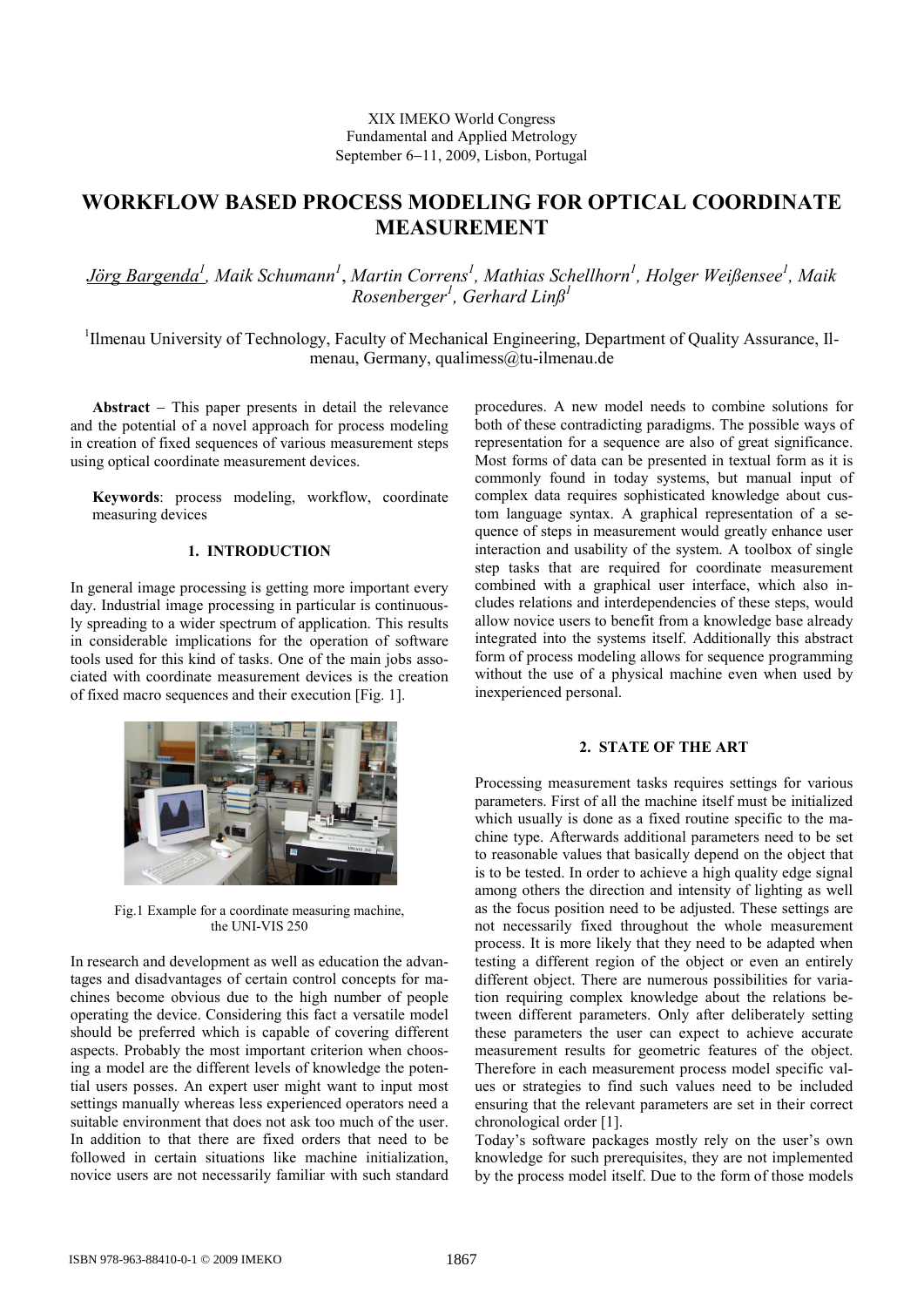such routine procedures cannot even be copied from previous models since they are far from self-explanatory.

### **3. CONCEPT OF PROCESS MODELING FOR MEASUREMENT TASK SEQUENCES**

In software commonly used today fixed sequences are created using one of the two following methods. The first approach is a teach-in-mode which allows the user to manually perform the sequence step by step once while a software component records every detail on the way. The second possible way is manual input of each single step by writing a series of commands in a textual script using some kind of abstract macro language syntax.

In both cases the process model is stored as a chain of commands usually hardly readable to users that are not highly experienced with this particular software product [Fig. 2].

```
BK Definition of a Line-AOI;
#P -900.0 @ 200.0 @ 0.0 @ 1;
#P -600.0 @ 200.0 @ 0.0 @ 1;
#50.0;
#50.0;
#3;
UPI;
SIS 3 @ 1;
CID;
#>I1;
KIWS;
CID;
DKI 255 @ 0 @ 0;
```
Fig.2 Codeexample of measuring sequence [2]

As a result most users lack the ability to edit such a model after creation which often leads to problems when reusability is concerned. In command based scripts there is hardly a way to present relations to the user. When trying to remove, insert or alter a part of the model/script expert knowledge about the implied dependencies is required. Ignorance of these relations can easily cause the model to become useless. A new modeling technique would need to enable the user to edit a sequence of tasks after it was created without expecting expert knowledge of him.

#### **4. DEFINITON OF A NEW MODEL**

The novel approach proposed in this paper is the workflow based process model for measurement [3] [4].

Representing the process of measurement as a workflow has significant advantages for the user especially concerning guidance, support and comfort. This method can enable the user to create and modify task sequences in an easy and ergonomically more suitable way. The key elements of measurement process models based on this principle are states and activities. These items are represented in an integrated graphical user interface where their alignment can be used to visualize parameters and their relations. Fixed relations can also be included as a set of rules that the model designer will implement. This visual design paradigm allows even inexperienced users to modify and reuse previously created models while following the rules that are comprehendible due to their graphic representation.

Flow charts and state charts are used for visualization of these workflows whereas their appearance can be defined individually for each user, model or sub model. This principal allows for a hierarchical composition of the process encapsulating sub models for reuse in other higher level process models. Routine procedures like machine initialization even for different kinds of machines can easily be created and integrated into complex task sequences. In optical coordinate measurement this poses a considerable advantage since a typical measurement procedure consists of many similar smaller tasks. Exchanging system dependent parts of a procedure for reuse of the model on a different system also becomes very easy.

#### **5. EXPLANATION BY EXAMPLE**

The figures 3 to 5 show an example of process modeling done with the Microsoft® Workflow Foundation.



Fig.3 Example for measurement workflow, using Microsoft<sup>®</sup> Windows Workflow Foundation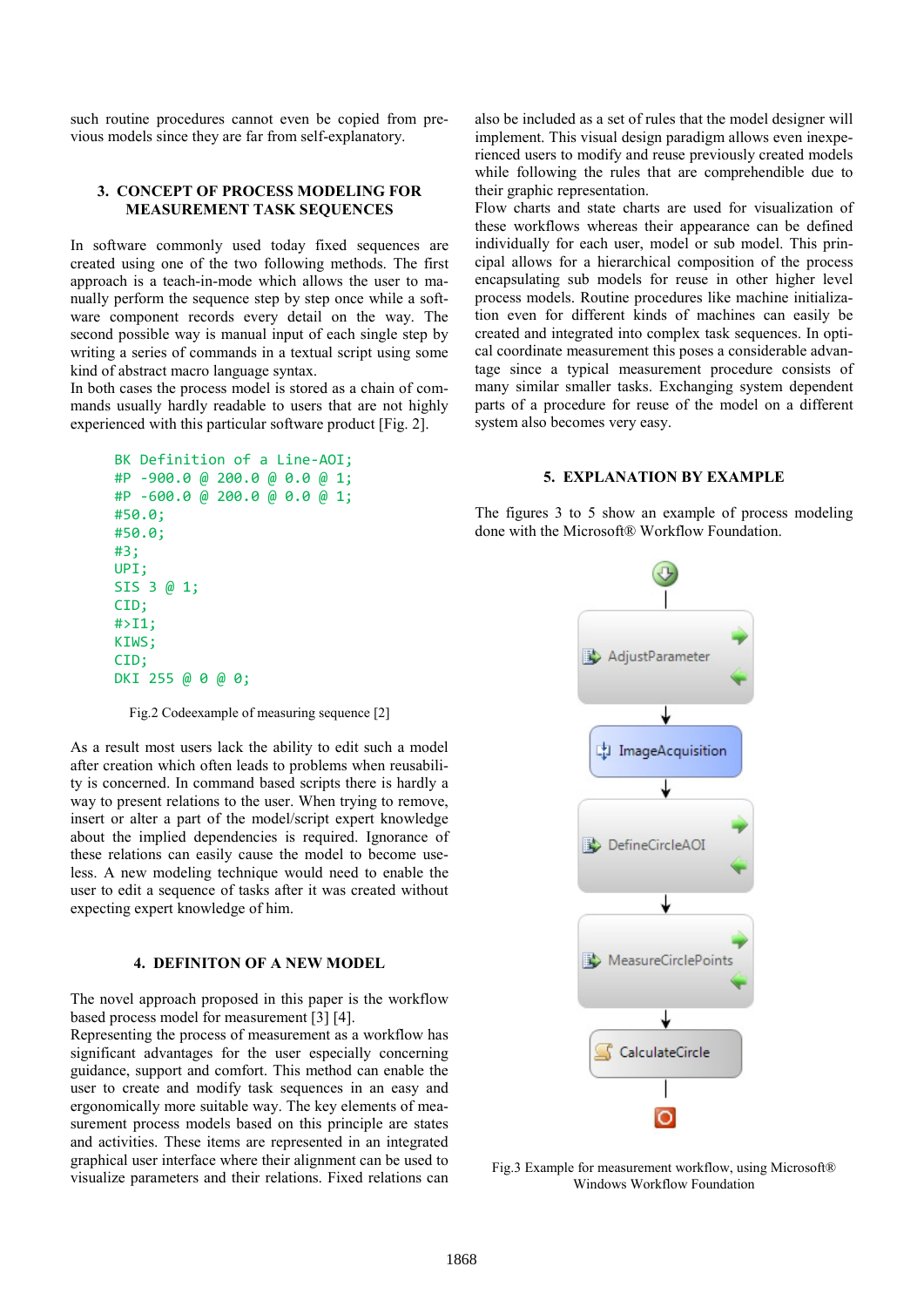They represent different levels of abstraction for the process of measuring a circular structure. The top level view of the procedure consists of an adjustment of system parameters, the acquisition of the image that is to be evaluated, the definition of an area of interest and the measurement itself. Since this is mostly a sequential chain of activities the operation was modeled as a synchronous process.

Figure 4 is a visualization of the next stage of decomposition for the top level activity 'MeasureCirclePoints'. It comprises a loop in which the atomic step of calculation of the area of interest is performed followed by the abstract procedure of measurement for a single point.



Fig.4 Example for workflow – MeasureCirclePoints

This example demonstrates the reusability since the lower level process of the actual measurement of a circular contour can be integrated in other process models without the additional operations included in the top level model.

The next lower level of abstraction for this part of the overall process is the measurement of a single contour point, which again is modeled as a sub-process and visualized in figure 5. It only consists of atomic operations and therefore cannot be decomposed any further.



Fig.5 Example for workflow – MeasurePoint

Visualizations of the remaining sub-models have been omitted to enhance clarity. The call 'AdjustParameter' performs automatic or manual adaption of system parameters – depending on the sub-model used. The 'DefineCircleAOI' operation is to return an area of interest, which can be input manually or defined by some automatic mechanism – again depending on the detail model.

### **6. USABILITY**

Workflow based process modeling requires a graphical user interface. To the user this is a great advantage over a scripting language based on abstract syntax. Using a visual designer for creation and modification of such task sequences can improve clarity and readability of a model. Additionally a workflow based measurement process modeling technique allows for a more effective supervision while executing the process model. This feature gets more important as the models become bigger and therefore are harder to debug. The system can be implemented to be interactive with the environment making it possible to consider multiple external sources that might influence the process. Using the graphical design technique of this approach makes it easier for both inexperienced users and experts to operate optical coordinate measurement machines which can also lead to a more effective use of operation time.

## **7. CONCLUSION**

Using suitable modeling techniques for creation, modification and execution of measurement tasks for optical coordinate measurement devices can make the work necessary to operate such a machine considerably easier. A workflow based process modeling system is an adequate tool. The essential difference in comparison to today's text based procedural process models is the fact that the execution of